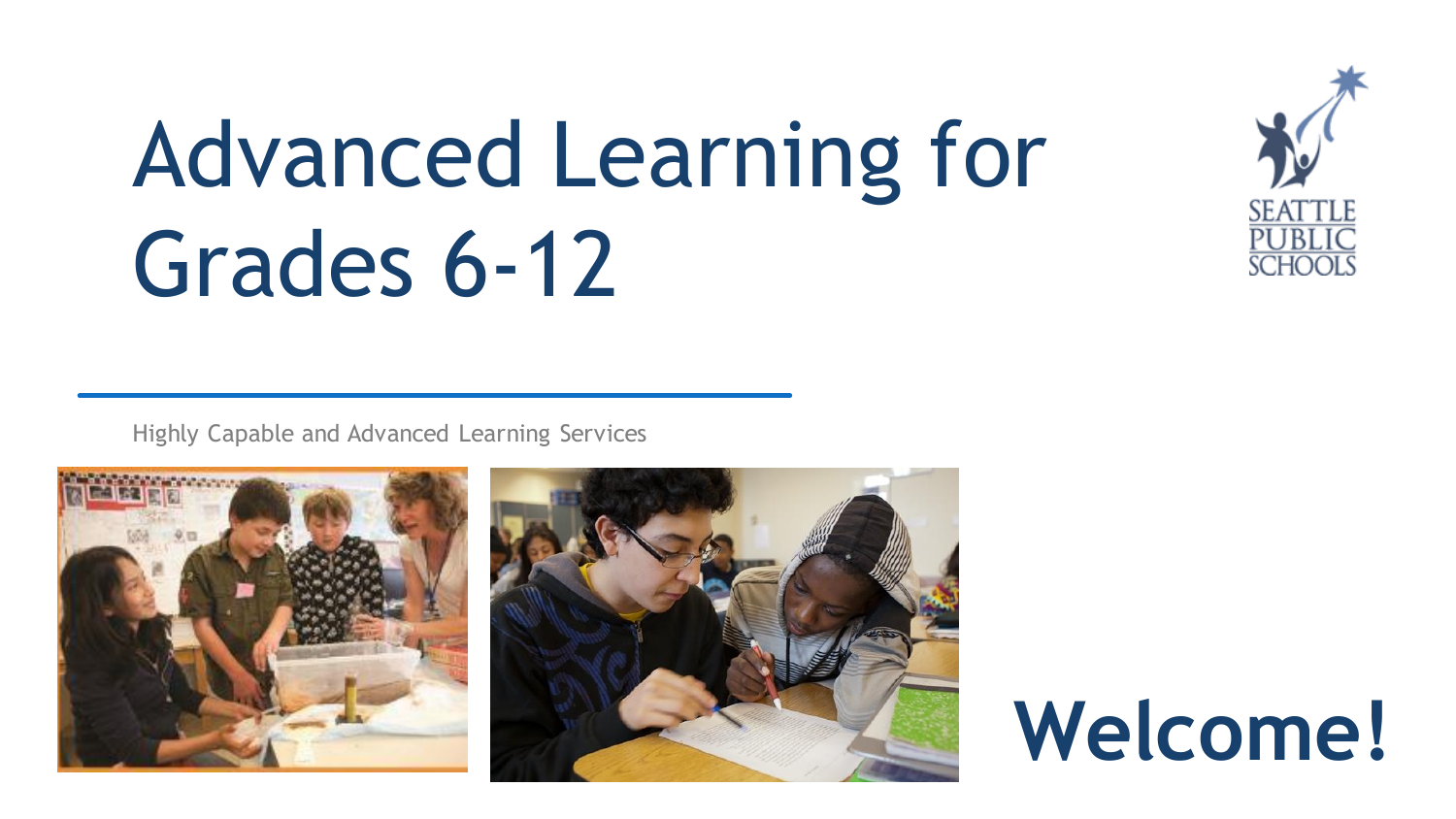## Who are Advanced Learners?

### ▶ Highly Capable

Students who perform or show potential for performing at significantly advanced academic levels when compared with others of their age, experiences, or environments.

#### **Twice exceptional**

 Students who are both gifted and disabled are considered twice-exceptional learners.

### ▶ Advanced Learner

Students who demonstrate high academic achievement, but who do not meet the definition of Highly Capable.

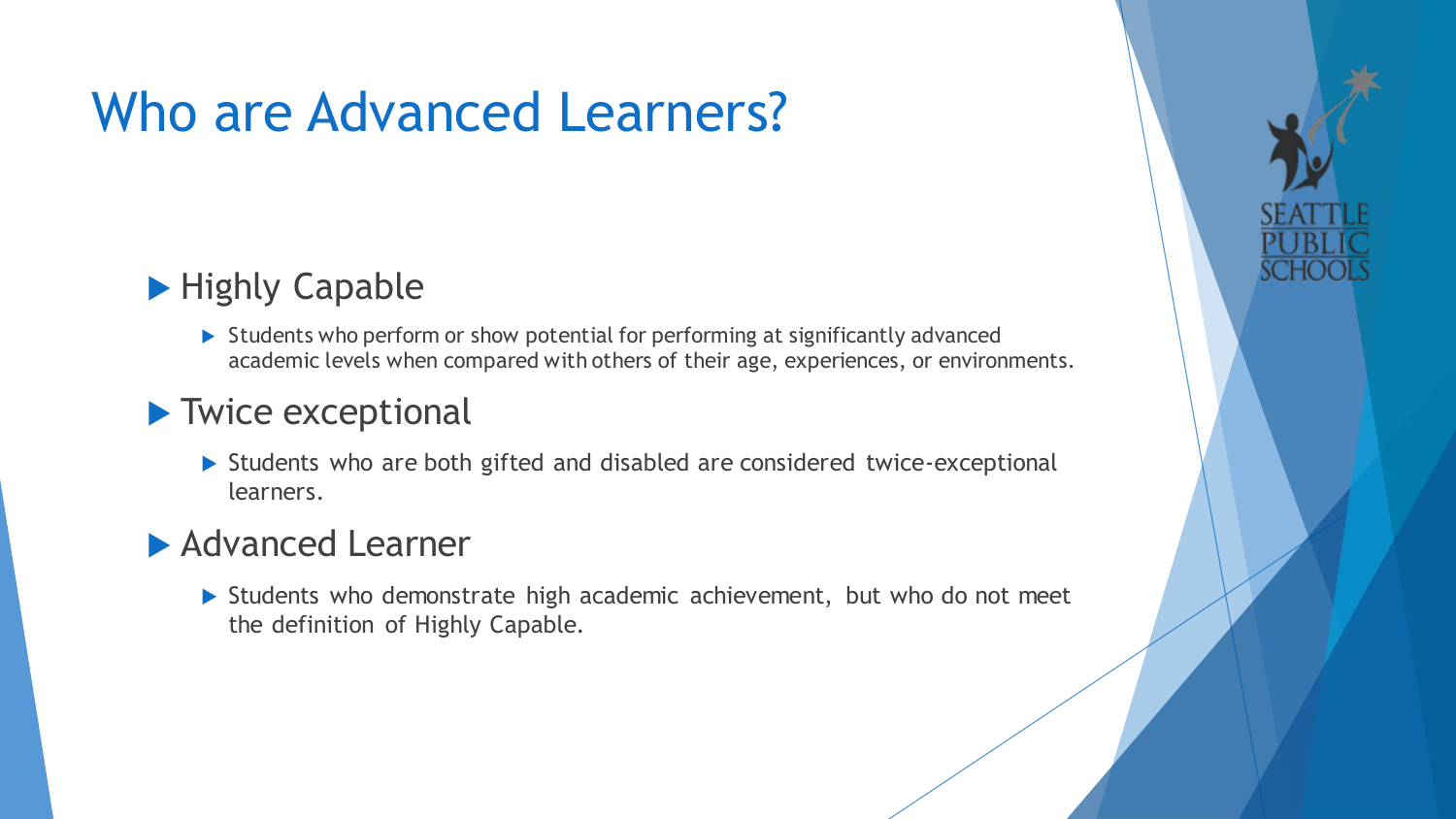

### What to do if you believe your child requires advanced instruction?

Talk with teacher:

Is your child experiencing success?

 Does your child experience a sense of belonging at school?

 What does your teacher need to know to inform the learning experience?

 Discuss how your child is performing at school and if his/her teacher recommends any additional support.

 Read about the Advanced Learning Services available at Seattle Public Schools and characteristics of Advanced Learners

> If you believe your child would benefit from the opportunities available, refer your child for Advanced Learning assessments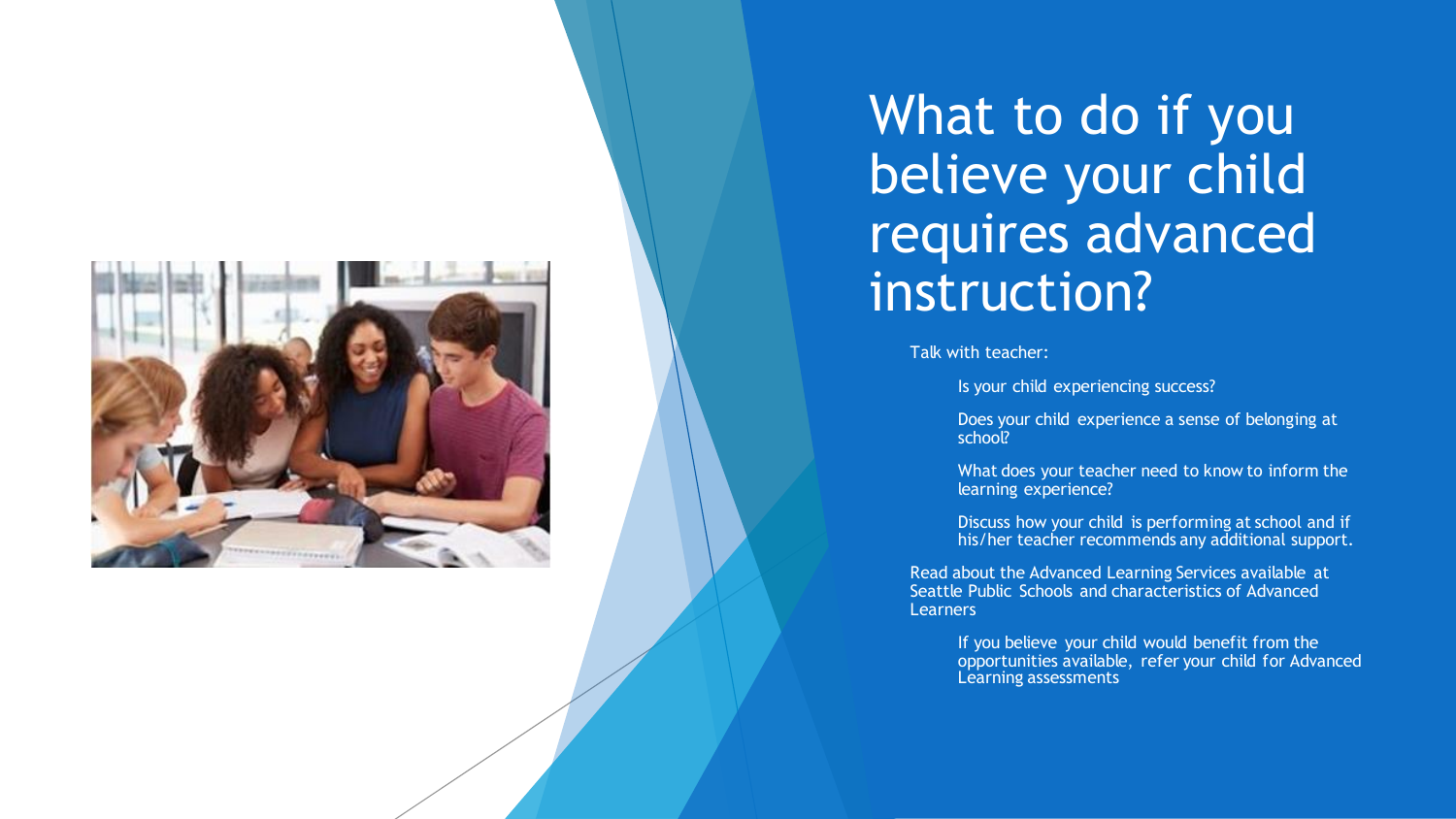## Special Populations

#### Twice Exceptional Learners

- In the field of gifted education, students who are both gifted and disabled are considered twiceexceptional learners.
- We have over 500 students who are eligible for Highly Capable Services AND Special Education Services and through 504 accommodations. This group makes up roughly 11% of students who receive dual services.

#### English Language Learners

- Seattle Public Schools has students receiving ELL services who contribute 108 languages to the total of 143 spoken by families.
- A characteristic of multi-lingual students, who are also gifted, is faster than typical language acquisition.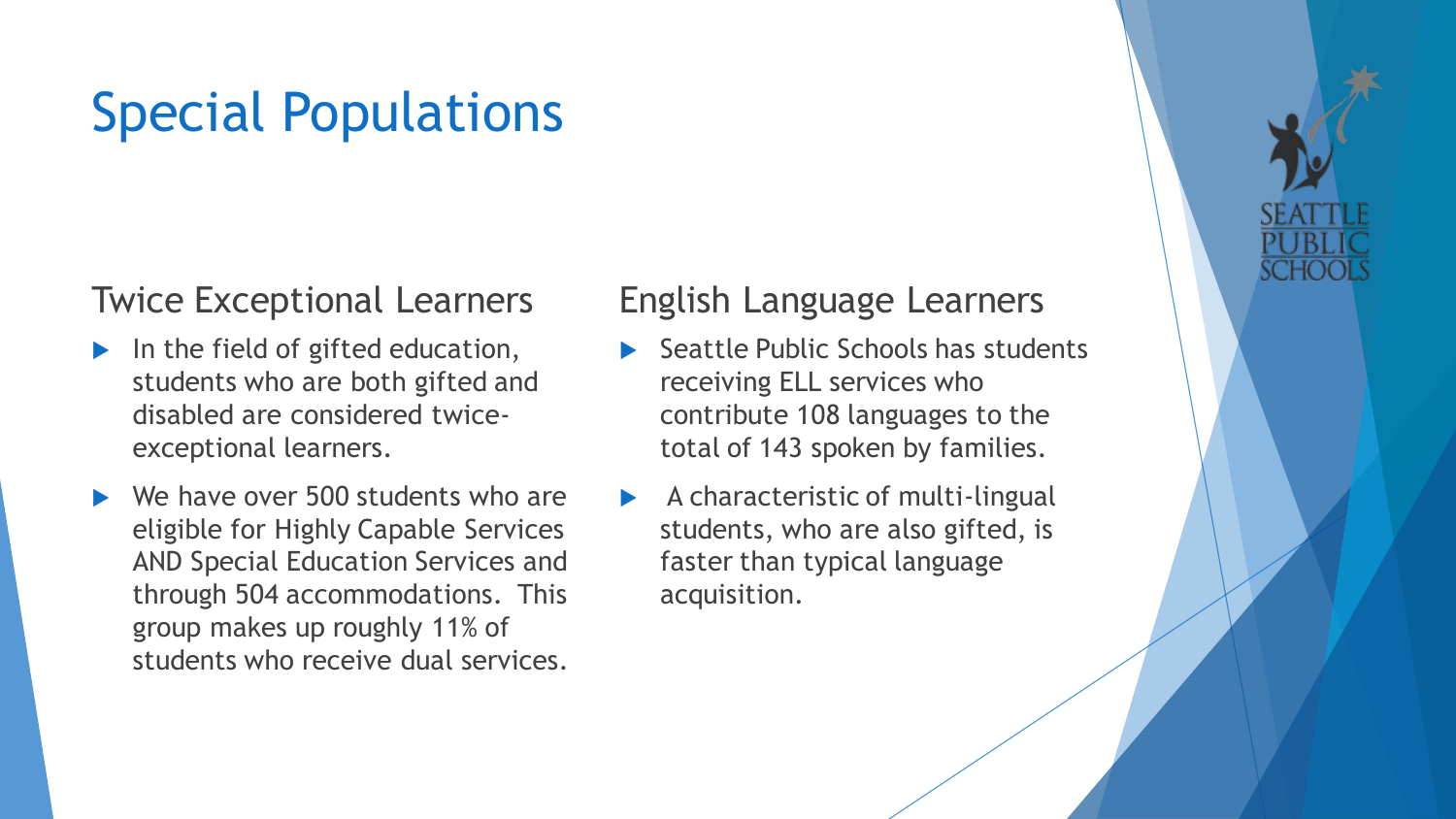# Advanced Learning in the Secondary Years **Middle School (Grades 6-8)**

- Advanced Learning services and opportunities (HC and AL) are offered at all Seattle Public Schools elementary, K-8, middle and high schools based on each school's Continuous School Improvement Plan(CSIP).
- Students entering 6th grade from any K-5 SPS school are assigned to their neighborhood middle school.
- Elementary HC Pathway school to HC Pathway Middle School
- Students eligible for HC services not enrolled in an Elementary HC Pathway school must apply to attend the closest HC pathway MS during Open Enrollment
- Please contact your middle school counselor to learn more about the advanced level courses available to students with HC and AL designation.

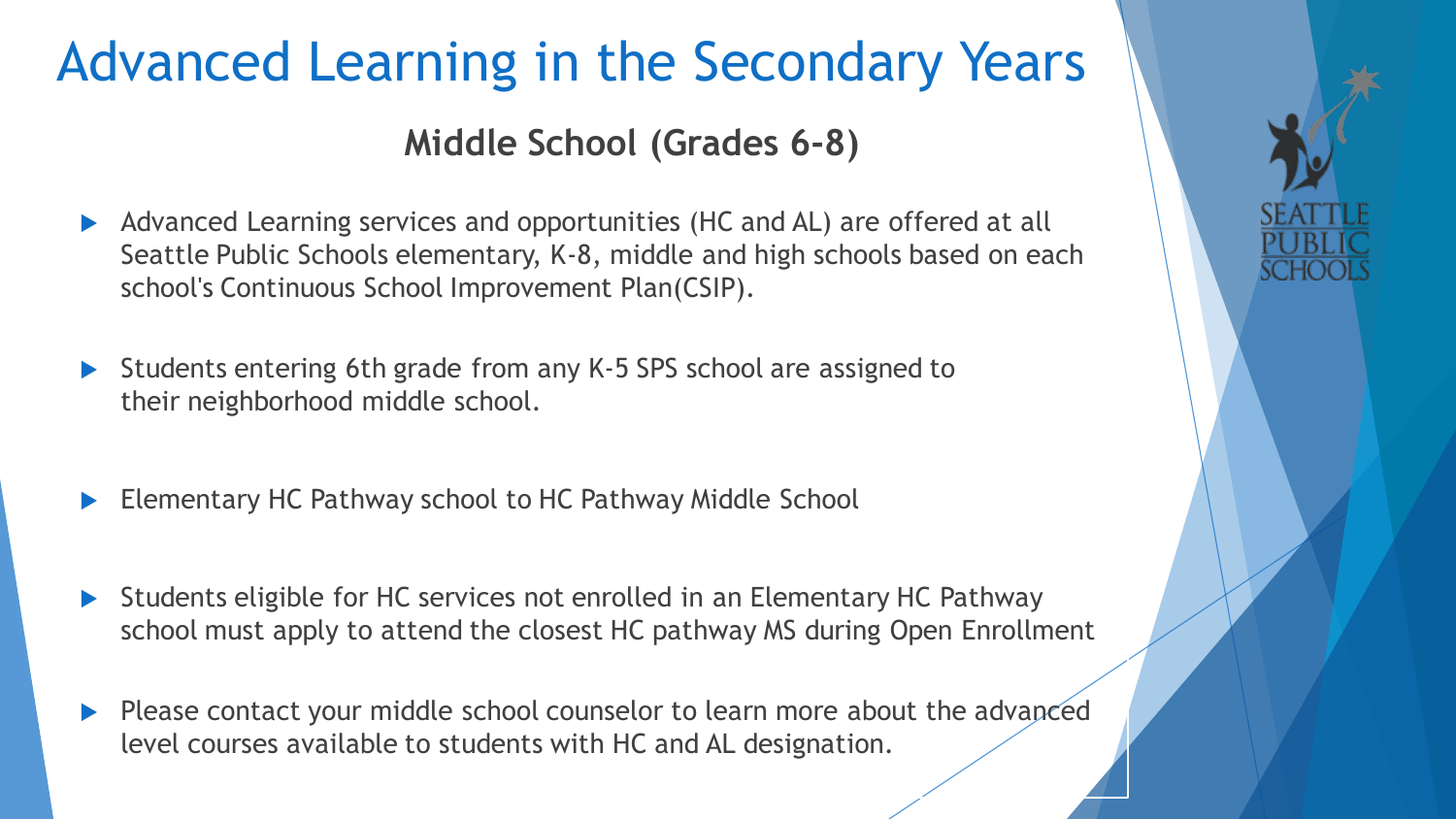# Advanced Learning in the Secondary Years **High School (Grades 9-12)**

- $\triangleright$  K-8 Cohort model is not continued at the high school level
- HC Pathway High Schools: Garfield, Lincoln, W. Seattle
- All Honors, Advanced Placement, IB & dual credit courses are open to all students regardless of HC or AL eligibility.
- Students wishing to enroll in the Accelerated International Baccalaureate (IBX) program at Ingraham High School are required to be qualified for HC services.
- Handout Frequently Asked Questions

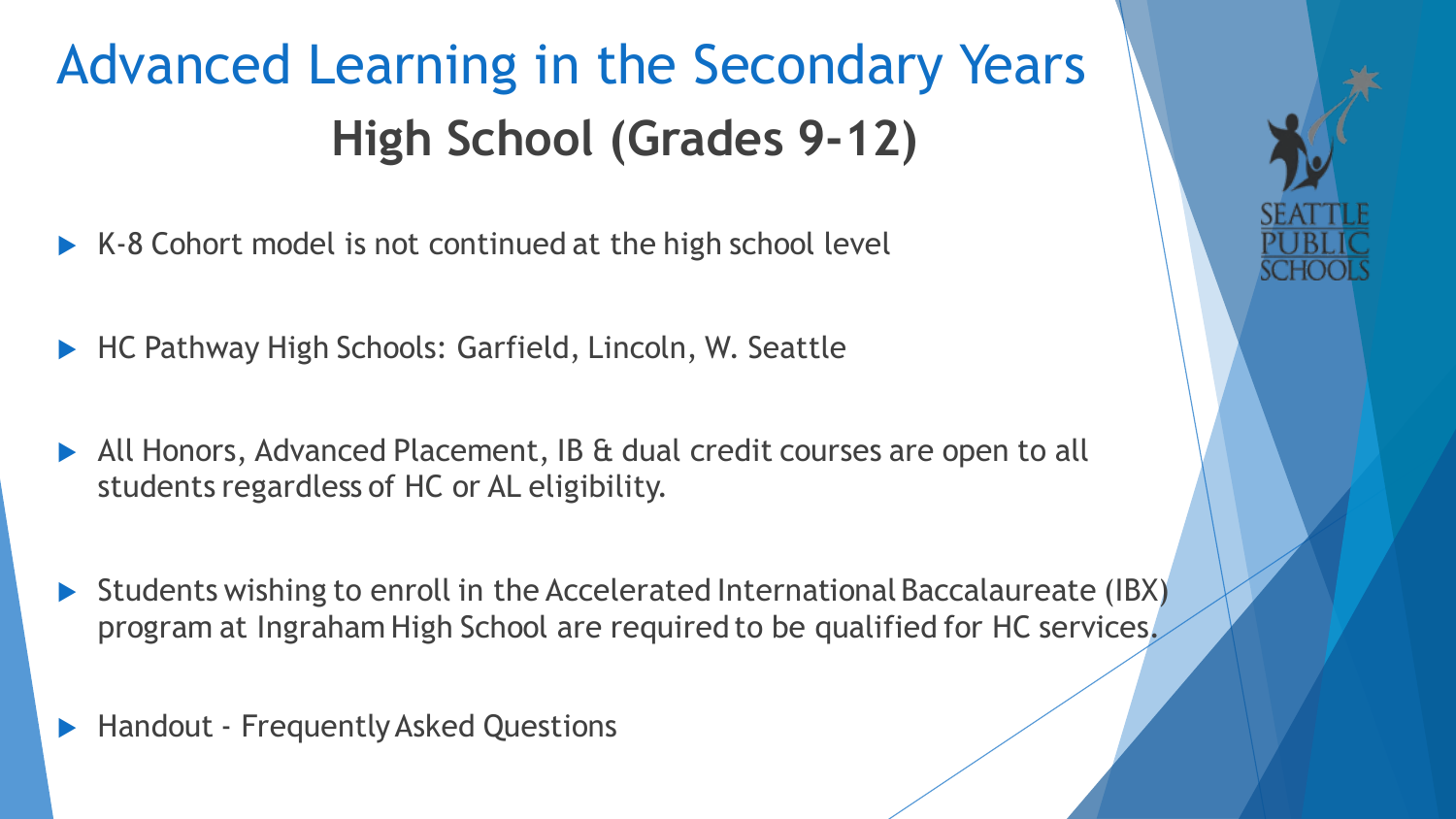# Where do I go when I need more information?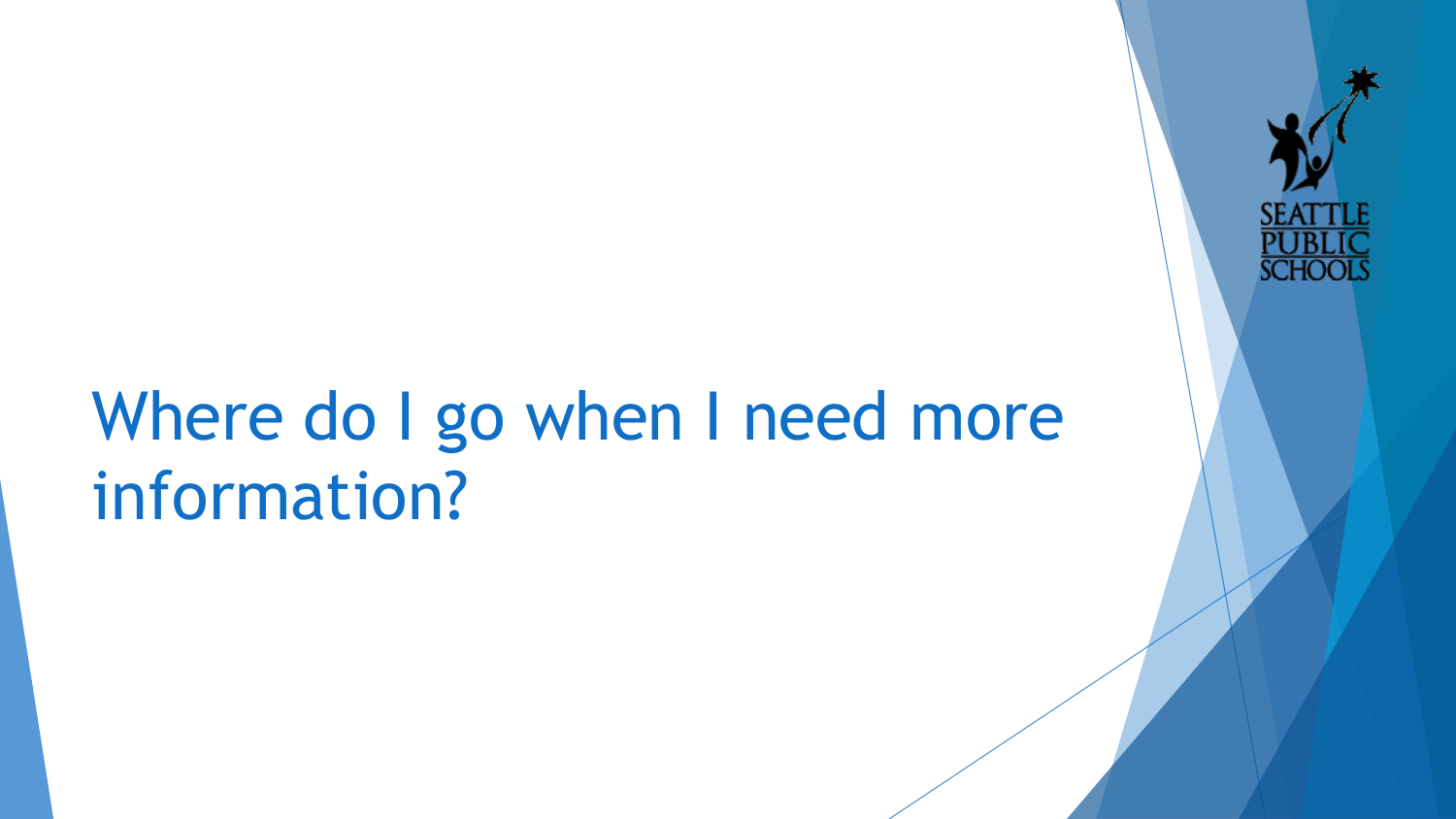# [Advanced Learning Department](https://www.seattleschools.org/cms/One.aspx?portalId=627&pageId=14554)

**SCHOOI** 

# Website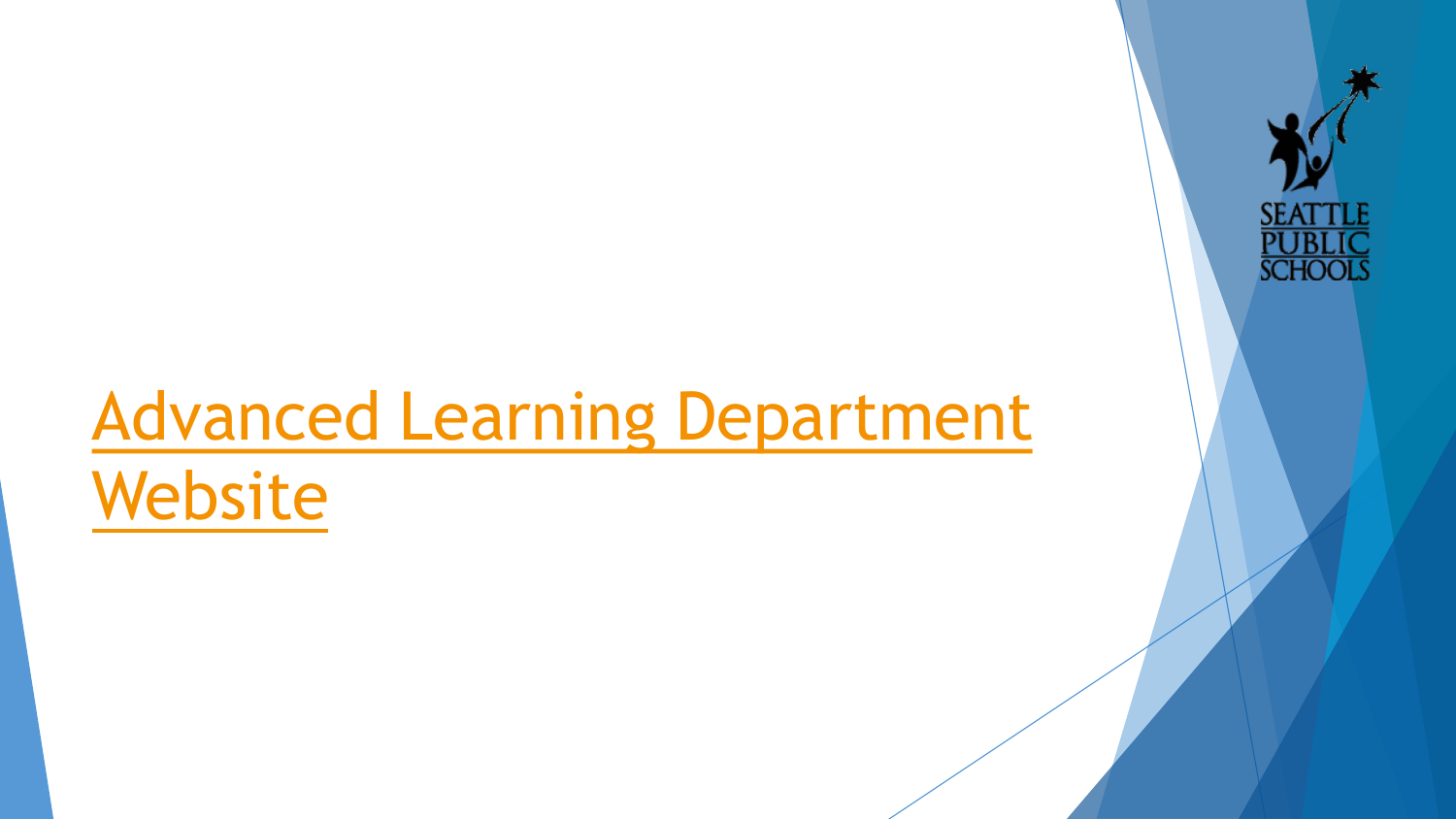

 $\blacksquare$ 

忌

1/7/2019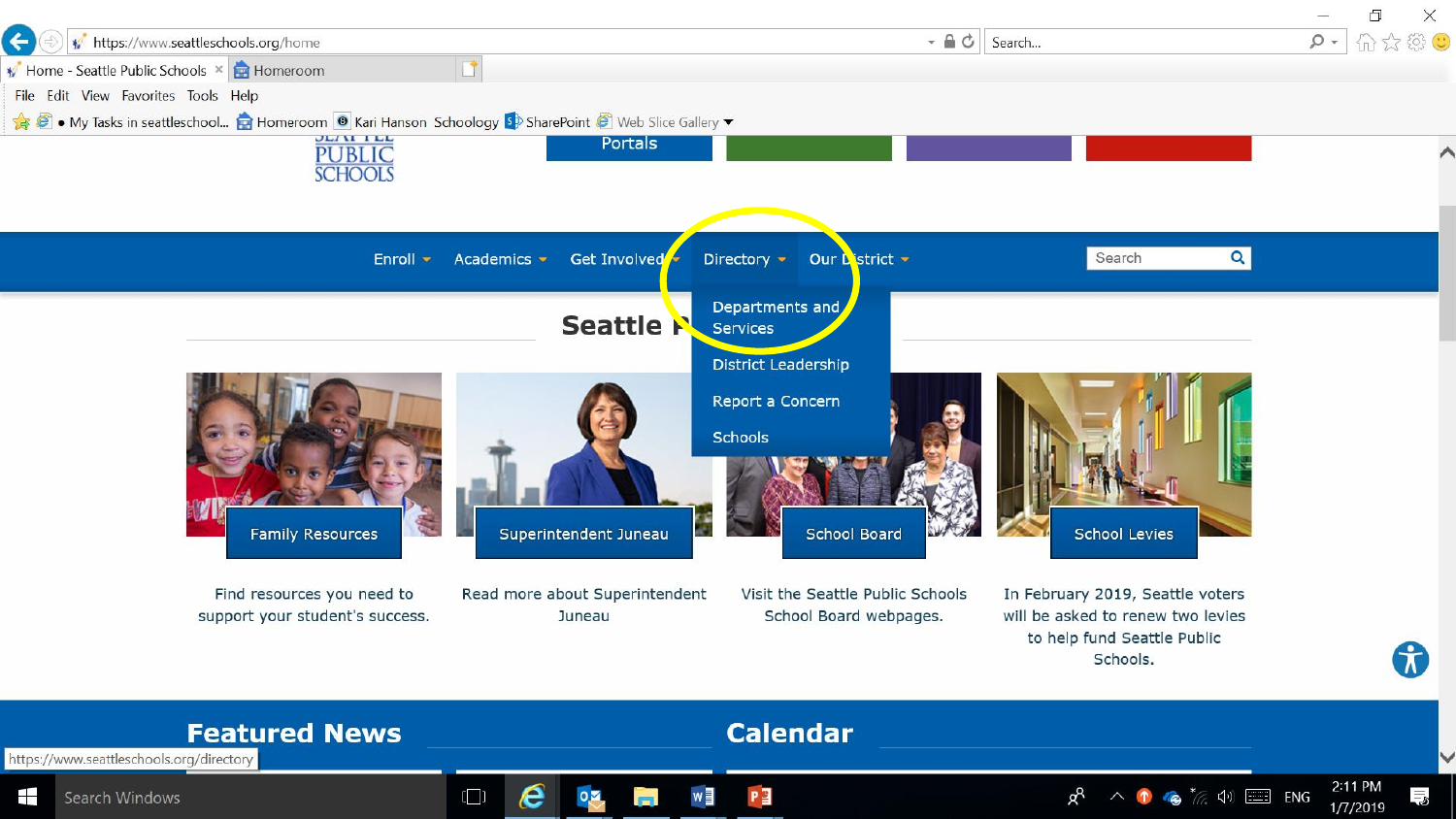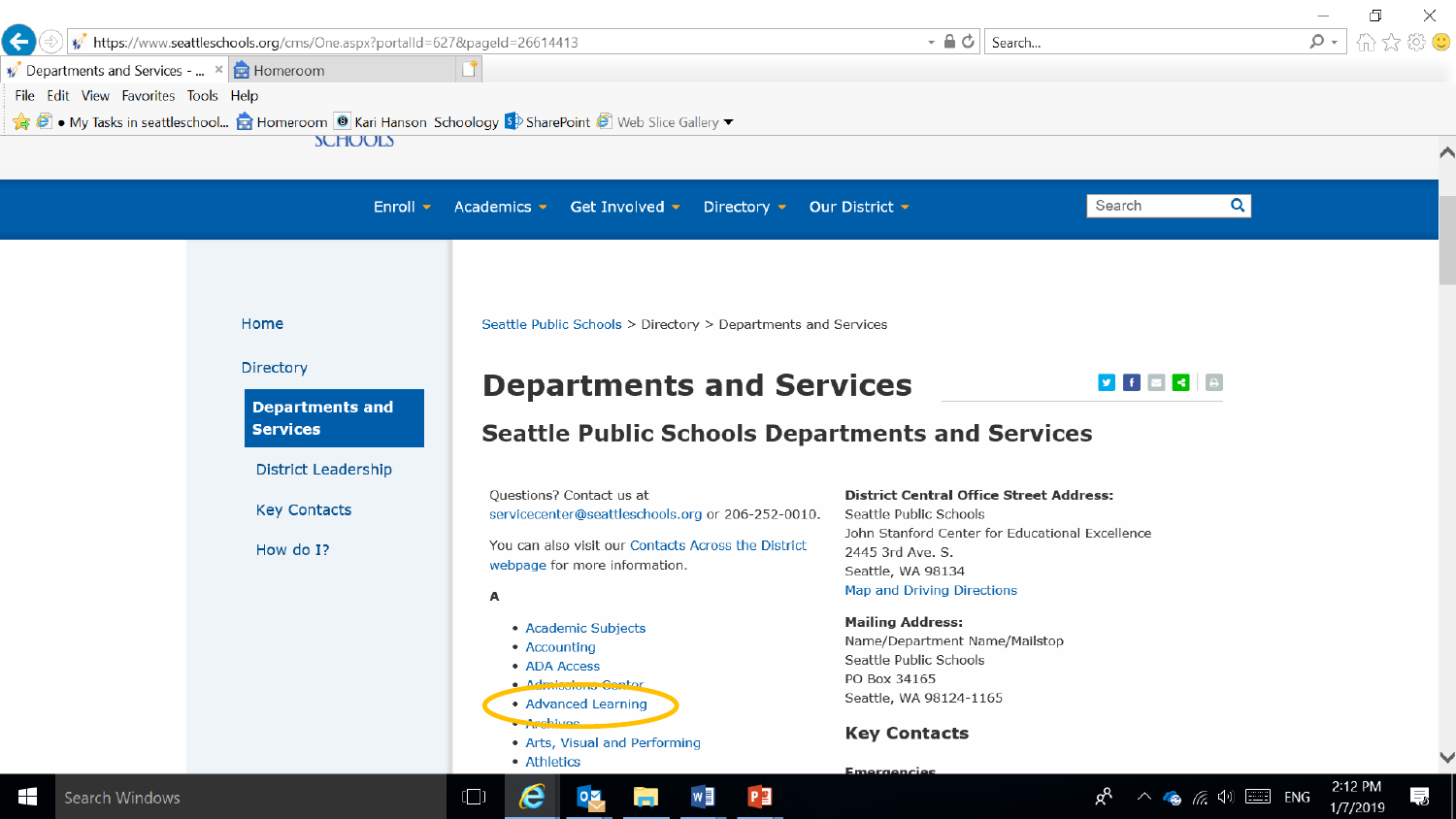



Seattle Public Schools > Departments > Advanced Learning

#### **Advanced Learning**

#### **Highly Capable and Advanced Learning Services**

All schools within Seattle Public Schools are committed to providing quality instruction designed to meet the academic, social, emotional and behavioral needs of each and every student. For students whose abilities, talents and potential for accomplishment are so advanced they require special provisions to meet their educational needs, each school develops a plan for advanced teaching and learning as part of the annual school Continuous School Improvement Plan (CSIP) process.

#### Services designed to meet the needs of **Advanced Learners**

Highly Capable (HC) Services/Opportunities for eligible students in grades K-12 provide differentiated practices unique to each building. Differentiated practices include but are not limited to modification of outcomes, adjusted pacing, problem-based learning, project learning, and flexible/fluid grouping of students for one or more subjects, and enhanced curricula. Services for students determined as eligible for Highly Capable (HC) are provided in neighborhood schools as well as in regional Highly Capable Pathway Schools (also known as Highly Capable Cohorts, HCC Schools). Read more about Highly Capable Services.





**Contact Advanced Learning** 

**Have a question? CONTACT US HERE.** 

Additional department contacts

**Resources for staff** 

MySPS MTSS webpage (requires login)

#### **Related Links**

#### **Advanced Learning Task Force**

**Key Dates** 



乬